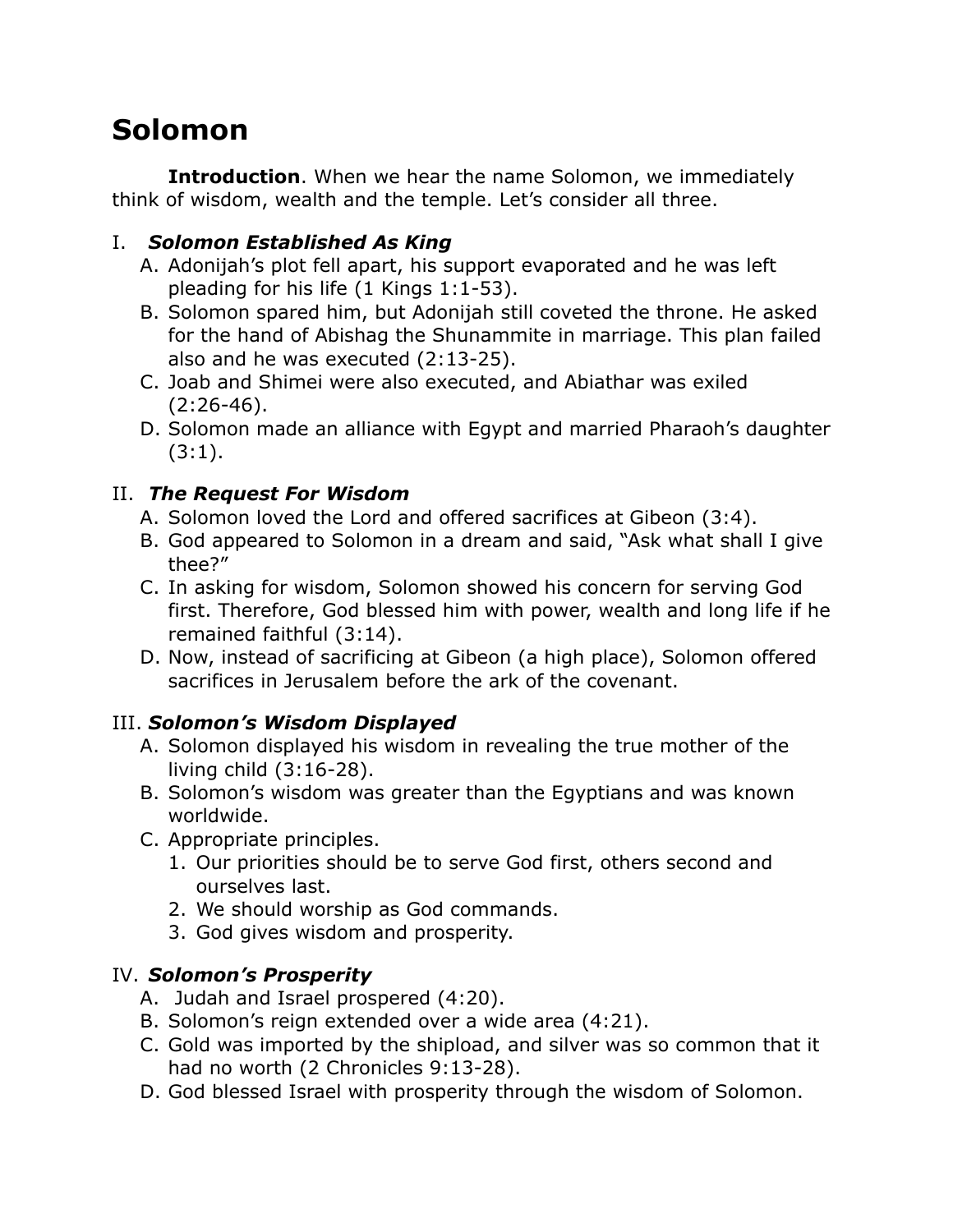#### V. *Solomon Builds The Temple*

- A. Before he died, David instructed Solomon to build the temple (5:1-9).
- B. Solomon had close ties with Hiram, king of Tyre, as had his father before him.
- C. A labor force of Israel went to Lebanon in shifts of 10,000; 70,000 carried burdens, 80,000 quarried stone and 3,300 supervised (5:13-18).
- D. The temple was built 480 years after the exodus (6:1).
	- 1. The length was 60 cubits, the width was 20 cubits and the height was 30 cubits (6:2).
		- a) The porch was 20 cubits  $x$  10 cubits  $(6:3)$ .
		- b) There were windows with narrow, beveled frames (6:4).
		- c) There were compartments outside the walls of the temple proper  $(6:5-6)$ .
		- d) The house was built of stone prepared at the quarry site (6:7).
		- e) The house was covered with beams and planks of cedar (6:9).
		- f) Each side chamber was five cubits high (6:10).
	- 2. God gave a promise during the building of the temple (6:11-13; cf. 2 Samuel 7:12-16).
	- 3. Internal arrangements of the temple building.
		- a) The walls were made of cedar and the floors of cypress (6:15).
		- b) The inner sanctuary or the Most Holy Place was 20 cubits (6:16).
		- c) The Holy Place was 40 cubits (6:17).
		- d) The inside of the temple was cedar (6:18).
		- e) The Most Holy Place was a perfect cube, overlaid with gold and contained the ark of the covenant (6:19-20).
		- f) The inside of the house was overlaid with gold, along with the altar (6:21-22).
		- g) Two cherubim were in the inner sanctuary (6:23-28).
		- h) The walls, floor and doors were also heavily ornamented (6:29-35).
- E. The temple was completed according to specifications (6:37-38).

**Conclusion**. Although Solomon fell away from God later in his years, he was richly blessed with wisdom and wealth, and was able to build a house for the Lord which was used to worship God for 400 years.

## **Questions:**

- 1. Why was Gibeon called the "great high place" (2 Chronicles 1:3; 1 Chronicles 21:29)?
- 2. What attitudes did Solomon's prayer reflect? Describe God's response.